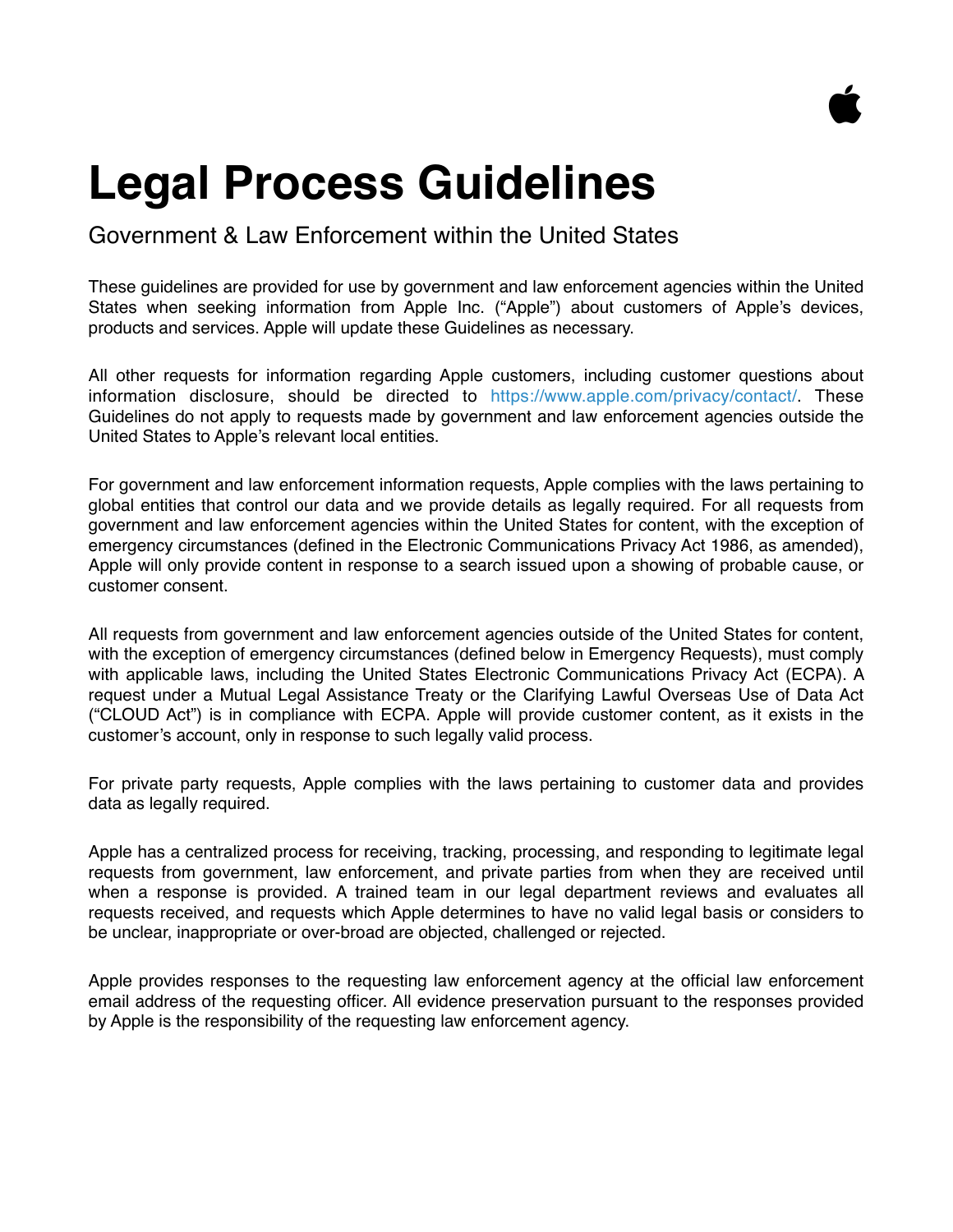# **INDEX**

## **I. General Information**

### **II. Service of Legal Process**

- A. Government, Law Enforcement, and Private Party Subpoenas, Search Warrants, and Court **Orders**
- B. Managing and Responding to Government, Law Enforcement, and Private Party Subpoenas, Search Warrants, and Court Orders
- C. Witness Testimony Subpoenas
- D. Preservation Requests
- E. Emergency Requests
- F. Account Restriction/Deletion Requests
- G. Customer Notice

#### **III. Information Available from Apple**

- A. Device Registration
- B. Customer Service Records
- C. Apple Media Services
- D. Apple Store Transactions
- E. Apple Online Store Purchases
- F. Gift Cards
- G. Apple Pay
- H. Apple Card
- I. Apple Cash
- J. iCloud
- K. Find My
- L. AirTag and Find My Network Accessory Program
- M. Extracting Data from Passcode Locked iOS Devices
- N. IP Address Request
- O. Other Available Device Information
- P. Requests for Apple Store CCTV Data
- Q. Game Center
- R. iOS Device Activation
- S. Connection Logs
- T. My Apple ID and iForgot Logs
- U. FaceTime
- V. iMessage
- W. Apple TV app
- X. Sign in with Apple

# **IV. Frequently Asked Questions**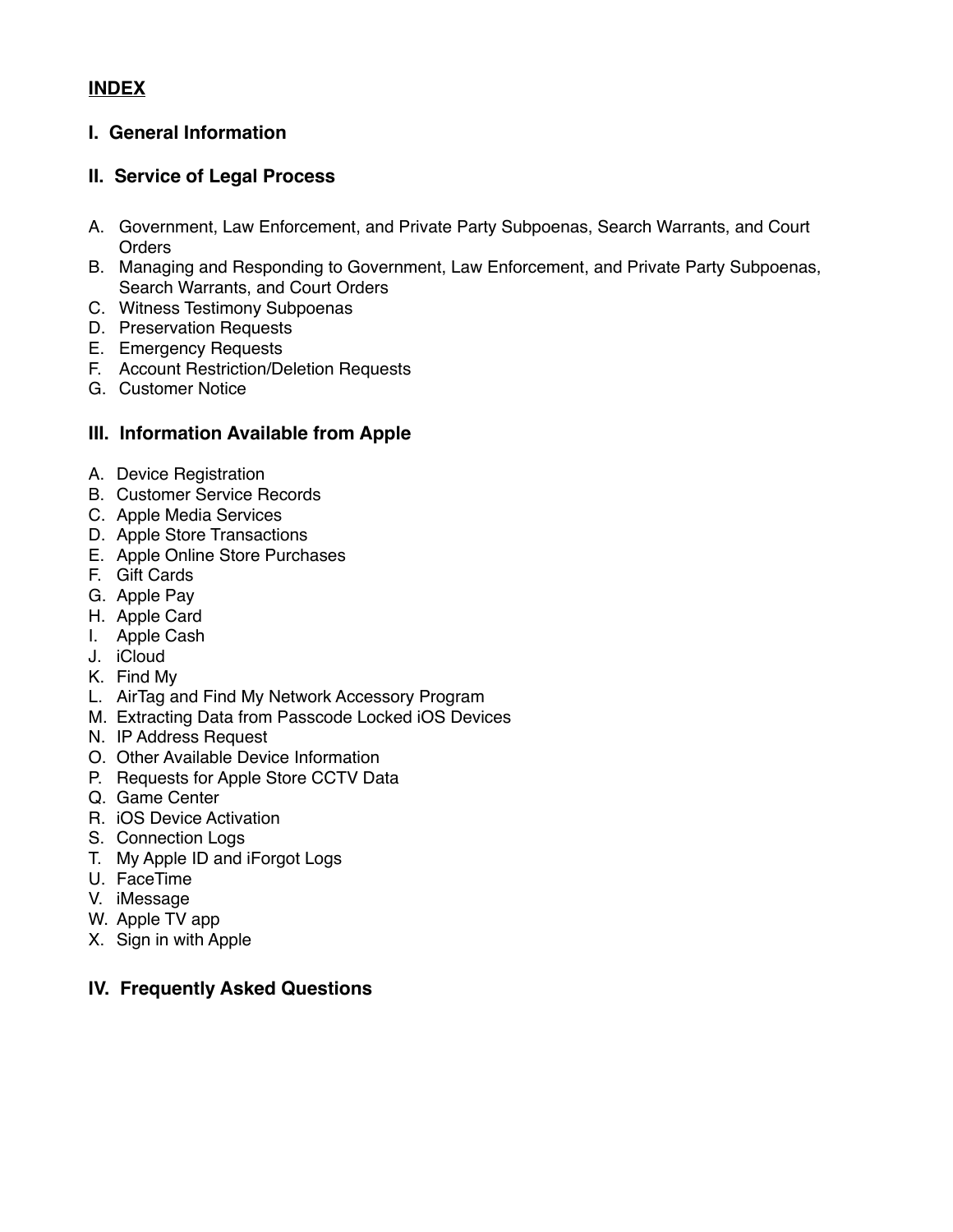# **I. General Information**

Apple designs, manufactures, and markets mobile communication and media devices, personal computers, portable digital music players, and sells a variety of related software, services, peripherals, networking solutions, and third-party digital content and applications. Apple's products and services include Mac, iPhone, iPad, iPod touch, Apple TV, Apple TV+, Apple Watch, HomePod, AirPods, AirTag, a portfolio of consumer and professional software applications, the iOS and macOS X operating systems, iCloud, and a variety of accessory, service and support offerings. Apple also sells and delivers digital content and applications through Apple Music, App Store, Apple Books, and Mac App Store. Customer information is held by Apple in accordance with Apple's [privacy policy](http://www.apple.com/legal/privacy/) and the applicable [terms of service](http://www.apple.com/legal/) for the particular service offering. Apple is committed to maintaining the privacy of the customers of Apple products and services ("Apple customers"). Accordingly, other than in emergency situations as provided by law, information about Apple customers will not be released without valid legal process.

The information contained within these Guidelines is devised to provide information to government and law enforcement agencies within the United States regarding the legal process that Apple requires in order to disclose electronic information to government and law enforcement agencies within the United States. These Guidelines are not intended to provide legal advice. The frequently asked questions ("FAQ") section of these Guidelines is intended to provide answers to some of the more common questions that Apple receives. Neither these Guidelines nor the FAQ will cover every conceivable circumstance that may arise.

If you have further questions, please contact [lawenforcement@apple.com](mailto:lawenforcement@apple.com).

The above mailbox is intended solely for use by law enforcement and government personnel. If you choose to send an email to this address, it must be from a valid and official government or law enforcement email address.

Subpoenas, search warrants, and court orders that law enforcement submits to Apple should seek information regarding a particular Apple device or customer and the specific service(s) that Apple may provide to that customer. Apple can provide Apple device or customer information in so far as Apple still possesses the requested information pursuant to its data retention policies. Apple retains data as outlined in certain "Information Available" sections below. All other data is retained for the period necessary to fulfill the purposes outlined in our [privacy policy.](http://www.apple.com/legal/privacy/) Government and law enforcement agencies should be as narrow and specific as possible when fashioning their legal process to avoid misinterpretation, objection, challenge and/or rejection in response to an unclear, inappropriate, or over-broad request. With the exception of emergency circumstances (defined in the Electronic Communications Privacy Act 1986, as amended) and situations in which a customer has consented, a search warrant issued upon a probable cause showing is required when government and law enforcement are requesting customer content.

Nothing within these Guidelines is meant to create any enforceable rights against Apple, and Apple's policies may be updated or changed in the future without further notice to government or law enforcement.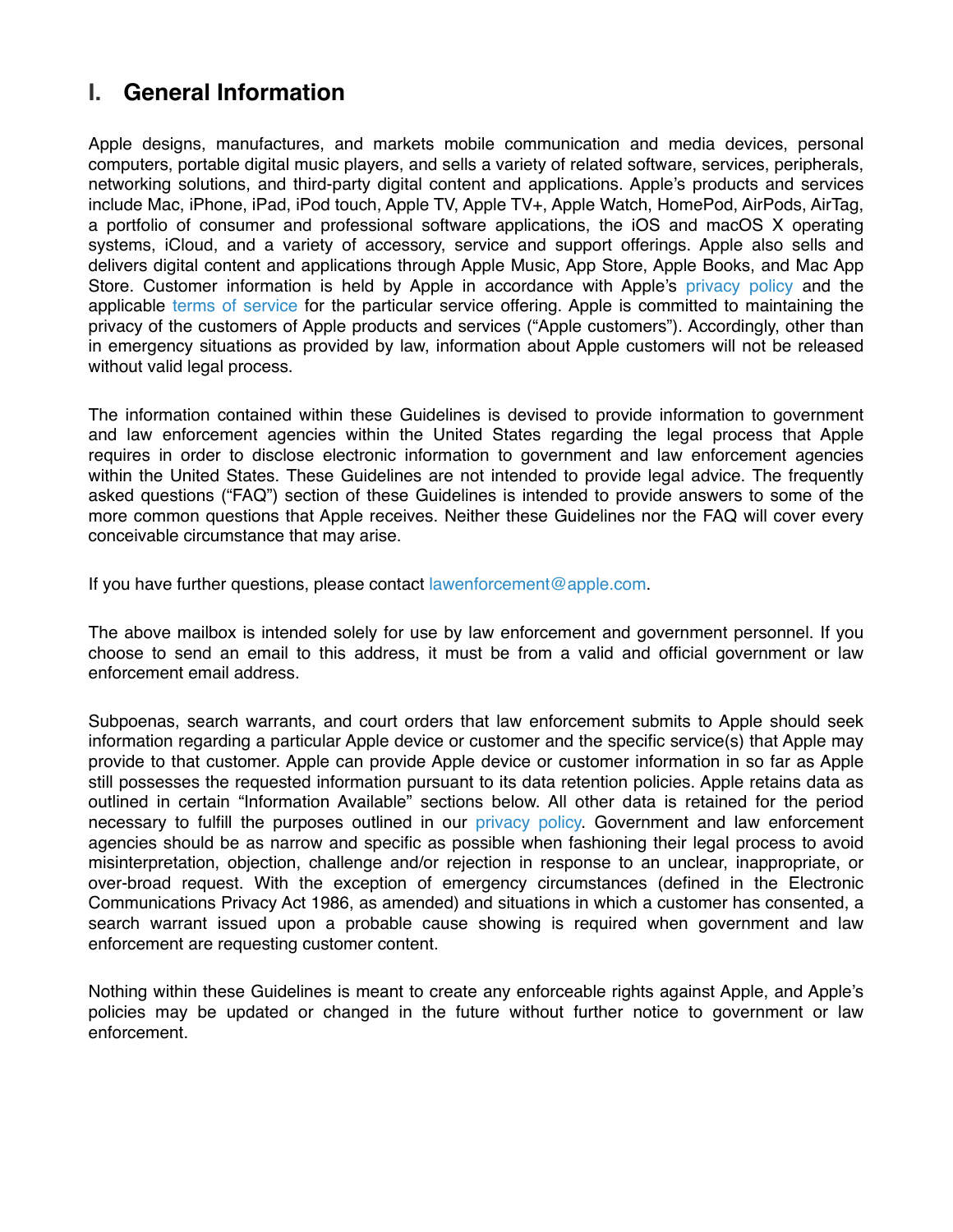# **II. Service of Legal Process**

#### **A. Government, Law Enforcement, and Private Party Subpoenas, Search Warrants, and Court Orders**

Apple accepts service of legal process by email to [lawenforcement@apple.com](mailto:lawenforcement@apple.com) from government and law enforcement agencies, provided it is transmitted from the official email address of the requesting agency.

To help ensure the legal process Apple receives is in the form and substance the issuing authority authorized, Apple requires submission of the complete legal process, including attachments, in an uneditable PDF. Additionally, when legal process contains 5 or more search parameters, please include the search parameters in an editable document such as Numbers, Excel, Pages or Word.

For data security purposes, when the legal process contains full credit, debit, DPAN or Apple gift card numbers, the complete legal process and 5 or more search parameters should be transmitted in password-protected documents and the password transmitted in a separate email.

When government or law enforcement serve legal process on Apple by email to  $lawenforcement@apple.com$ , there is no need to serve a paper copy by mail.

**Note**: All legal requests that are not made by a government or law enforcement agency must be either personally served at Apple's headquarters: 20705 Valley Green Drive, Cupertino, California, 95014; or served through CT Corporation (Apple's registered agent for service of process).

For inquiries related to law enforcement legal process, please contact: [lawenforcement@apple.com.](mailto:lawenforcement@apple.com) If you are inquiring regarding the status of a specific subpoena, search warrant, or court order, please allow 10 business days after service of your request unless the matter involves imminent harm or threat to life.

#### **B. Managing and Responding to Government, Law Enforcement, and Private Party Subpoenas, Search Warrants, and Court Orders**

Apple carefully reviews all legal requests to ensure that there's a valid legal basis for each request, and complies with legally valid requests. Where Apple determines that there is no valid legal basis or where a request is considered to be unclear, inappropriate or over-broad, Apple will object, challenge or reject the request.

For processing purposes and due to system limitations, Apple cannot accept legal process that contains requests related to more than 25 account identifiers. If law enforcement submits legal process with more than 25 account identifiers, Apple will respond to the first 25 and law enforcement will need to resubmit new legal process for any additional identifiers.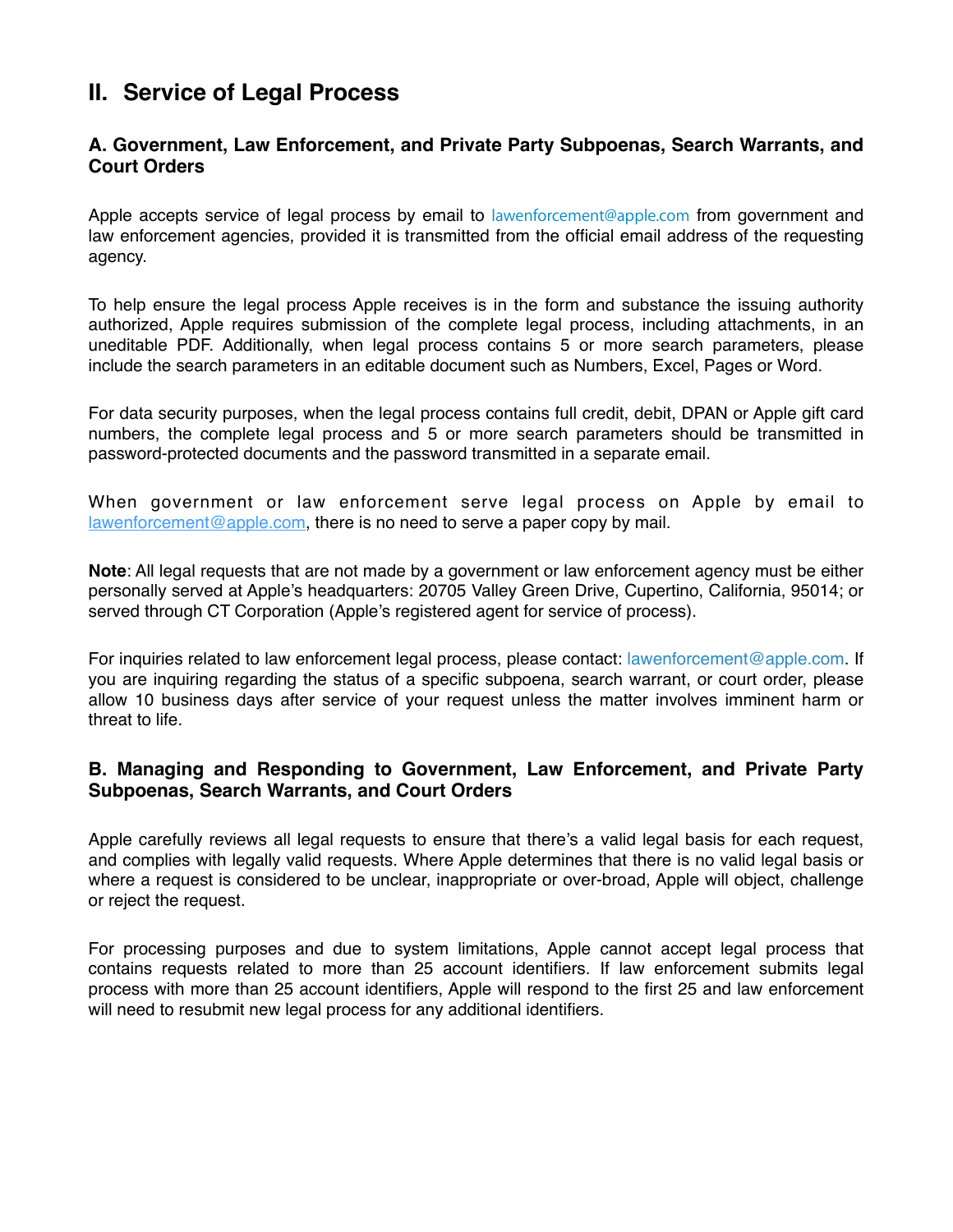#### **C. Witness Testimony Subpoenas**

Apple will not waive service requirements for subpoenas seeking witness testimony nor accept service via electronic means. All subpoenas seeking witness testimony must either be personally served on Apple or served through Apple's registered agent for service of process. Apple will resist subpoenas for witness testimony that are served with fewer than 14 days advance notice.

#### **D. Preservation Requests**

Requests to preserve information pursuant to 18 U.S.C. §2703(f) should be transmitted directly from an official government or law enforcement email address to [lawenforcement@apple.com](mailto:lawenforcement@apple.com).

Preservation requests must include the relevant Apple ID/account email address, or full name **and** phone number, and/or full name **and** physical address of the customer of the subject Apple account. When a preservation request has been received, Apple will preserve a one-time data pull of the requested existing customer data available at the time of the request for 90 days. After this 90 day period, the preservation will be automatically removed from the storage server. However, this period can be extended for one additional 90-day period upon receipt of a renewed request. An attempt to serve more than two preservation requests for the same account will result in the second request being treated as a request for an extension of the original preservation, and not a separate preservation of new data.

#### **E. Emergency Requests**

The Electronic Communications Privacy Act ("ECPA") governs the authorized disclosure of data, including customer content, by Apple. An exception to the requirement that government or law enforcement obtain a search warrant for customer content is provided by ECPA in situations in which the case involves an emergency. Under 18 U.S.C. §§2702(b)(8) and 2702(c)(4), Apple is permitted, but not required, to voluntarily disclose information, including contents of communications and customer records, to a federal, state, or local governmental entity if Apple believes in good faith that an emergency involving imminent danger of death or serious physical injury to any person requires such disclosure without delay.

In order to request that Apple voluntarily disclose information on an emergency basis, the requesting government or law enforcement officer should complete the Emergency [Government & Law](http://www.apple.com/legal/privacy/le-emergencyrequest.pdf) [Enforcement Information Request](http://www.apple.com/legal/privacy/le-emergencyrequest.pdf) form and transmit it directly from their official government or law enforcement email address to [exigent@apple.com](mailto:exigent@apple.com) with the words "Emergency Request" in the subject line.

If a government or law enforcement agency seeks customer data in response to an Emergency Government & Law Enforcement Information Request, a supervisor for the government or law enforcement agent who submitted the Emergency Government & Law Enforcement Information Request may be contacted and asked to confirm to Apple that the emergency request was legitimate. The government or law enforcement agent who submits the Emergency Government & Law Enforcement Information Request should provide the supervisor's contact information in the request.

If a government or law enforcement agency needs to contact Apple after hours (before 8:00 am or after 5:00 pm Pacific time) for an emergency inquiry, please contact Apple's Global Security Operations Center (GSOC) at (408) 974-2095.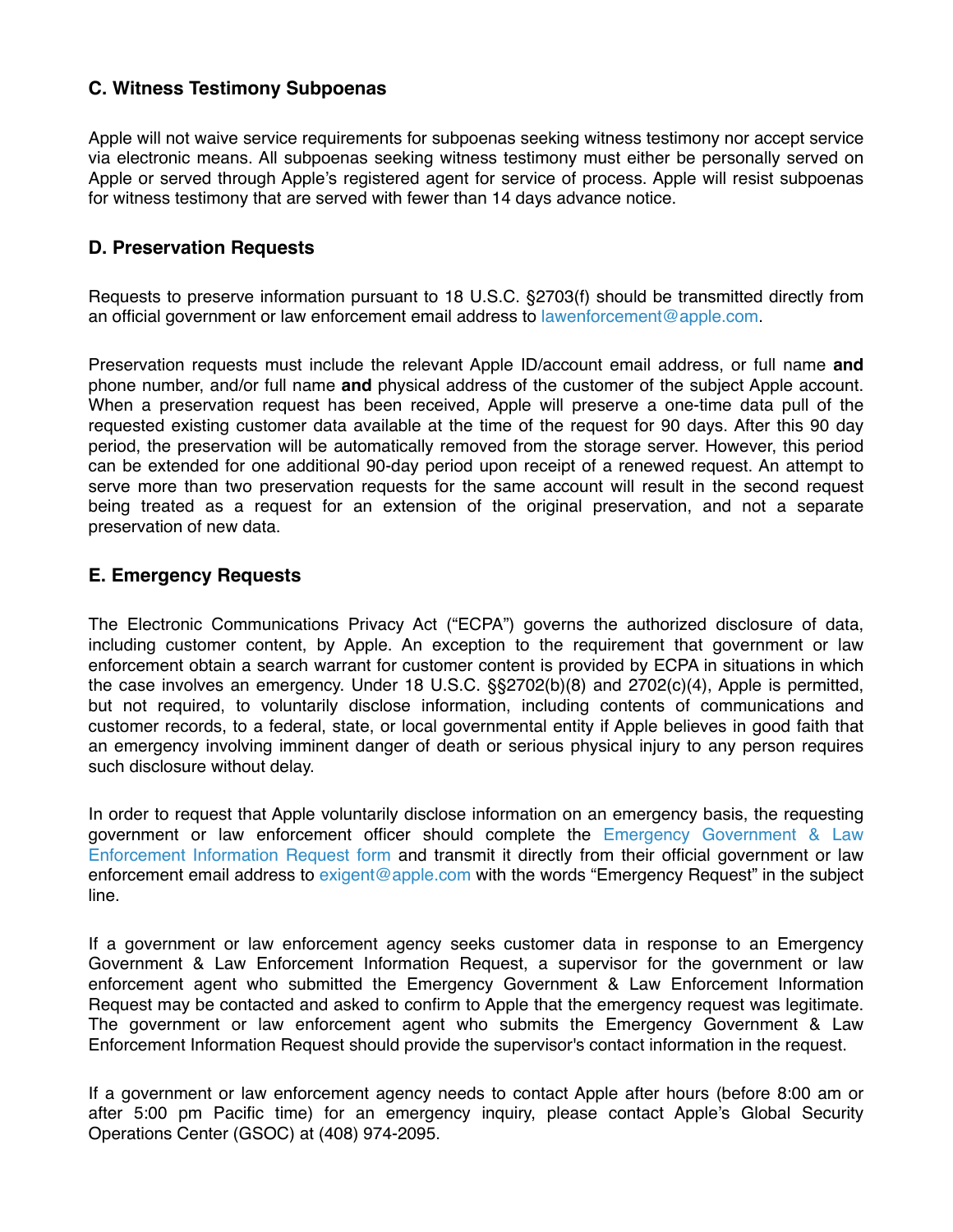## **F. Account Restriction/Deletion Requests**

If a government or law enforcement agency, or private party requests that Apple restrict/delete a customer's Apple ID, Apple requires a court order (often a judgment of conviction or warrant) demonstrating the account to be restricted/deleted was used unlawfully.

Apple carefully reviews all requests from government, law enforcement and private parties to ensure there's a valid legal basis for each request. In instances where Apple determines there is no valid legal basis or where the court order does not demonstrate that the account to be restricted/deleted was used unlawfully, Apple will reject/challenge the request.

Where Apple receives a satisfactory court order (often a judgment of conviction or warrant) from government, law enforcement or private party demonstrating that the account to be restricted/deleted was used unlawfully, Apple will take the requisite action to restrict/delete the account in compliance with the court order; and advise the requesting agent/party accordingly.

#### **G. Customer Notice**

Apple will notify customers when their Apple account information is being sought in response to legal process from government, law enforcement, or third parties, except where providing notice is explicitly prohibited by the legal process itself, by a court order Apple receives (e.g., an order under 18 U.S.C. §2705(b)), by applicable law or where Apple, in its sole discretion, believes that providing notice creates a risk of injury or death to an identifiable individual, in situations where the case relates to child endangerment, or where notice is not applicable to the underlying facts of the case.

After 90 days, Apple will provide delayed notice for emergency disclosures except where notice is prohibited by court order or applicable law or where Apple, in its sole discretion, believes that providing notice could create a risk of injury or death to an identifiable individual or group of individuals or in situations where the case relates to child endangerment. Apple will provide delayed notice after expiration of the non-disclosure period specified in a court order unless Apple, in its sole discretion, reasonably believes that providing notice could create a risk of injury or death to an identifiable individual or group of individuals, in situations where the case relates to child endangerment, or where notice is not applicable to the underlying facts of the case.

Apple will notify its customers when their Apple account has been restricted/deleted as a result of Apple receiving a court order (often a judgment of conviction or warrant) demonstrating that the account to be restricted/deleted was used unlawfully or in violation of Apple's terms of service; except where providing notice is prohibited by the legal process itself, by a court order Apple receives (e.g., an order under 18 U.S.C. §2705(b)), by applicable law, in situations where the case relates to child endangerment, or where Apple, in its sole discretion, reasonably believes that providing notice could create a risk of injury or death to an identifiable individual or group of individuals, or where notice is not applicable to the underlying facts of the case.

If Apple receives a National Security Letter (NSL) from the U.S. government that contains an indefinite gag order, Apple will notify the government that it would like the court to review the nondisclosure provision of the NSL pursuant to the USA FREEDOM Act of 2015. The government then has 30 days to let the court know why the nondisclosure should remain in effect or can let Apple know that the nondisclosure no longer applies. If Apple receives notice that the nondisclosure no longer applies, it will notify the affected customer(s) pursuant to Apple's customer notice policies.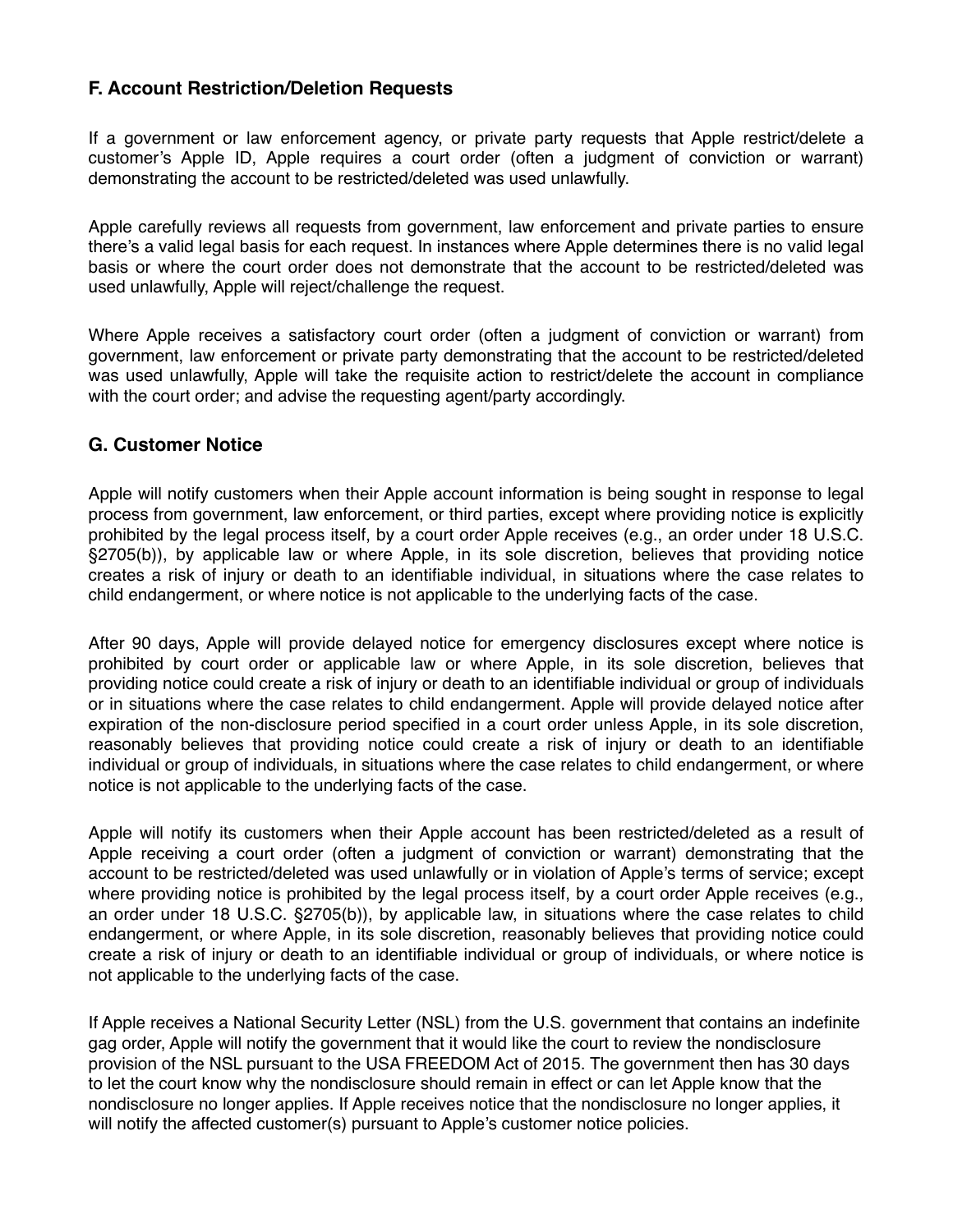# **III. Information Available from Apple**

This section covers the general types of information which may be available from Apple at the time of the publishing of these Guidelines.

# **A. Device Registration**

Basic registration or customer information, including, name, address, email address, and telephone number is provided to Apple by customers when registering an Apple device prior to iOS 8 and macOS Sierra 10.12. Apple does not verify this information, and it may not be accurate or reflect the device's owner. Registration information for devices running iOS 8 and later versions, as well as Macs running macOS Sierra 10.12 and later versions is received when a customer associates a device to an iCloud Apple ID. This information may not be accurate or reflect the device's owner. Registration information, if available, may be obtained with a subpoena or greater legal process.

Please note, Apple device serial numbers do not contain the letters "O" or "I," rather Apple utilizes the numbers 0 (zero) and 1 (one) in serial numbers. Requests for serial numbers with either the letter "O" or "I" will yield no results.

## **B. Customer Service Records**

Contacts that customers have had with Apple customer service regarding a device or service may be obtained from Apple. This information may include records of support interactions with customers regarding a particular Apple device or service. Additionally, information regarding the device, warranty, and repair may also be available. This information, if available, may be obtained with a subpoena or greater legal process.

# **C. Apple Media Services**

App Store, Apple Music, Apple TV app, Apple Podcasts, and Apple Books ("Apple Media Services") are software applications which customers use to organize and play apps, digital music and video, and stream content. Apple Media Services also provide content for customers to download for their computers and iOS devices. When a customer opens an Apple account, basic customer information such as name, physical address, email address, and telephone number can be provided by the customer. Additionally, information regarding Apple Media Service purchase/download transactions and connections, update/re-download connections may also be available. IP address information may be limited to the most recent 18 months. Apple customer information and connection logs with IP addresses can be obtained with a subpoena or greater legal process. Apple Media Service purchase/ download transactional records and records of the specific content purchased or downloaded, if available, may be obtained with an order under 18 U.S.C. §2703(d), or a court order with the equivalent legal standard, or a search warrant.

Requests for Apple Media Service data must include the Apple device identifier (serial number, IMEI, MEID, or GUID) or relevant Apple ID/account email address. If the Apple ID/account email address are unknown, it is necessary to provide Apple with Apple Media Service customer information in the form of full name **and** phone number, and/or full name **and** physical address in order to identify the subject Apple account. Government or law enforcement officers may also provide a valid Apple Media Service order number or a complete debit or credit card number associated with the Apple Media Service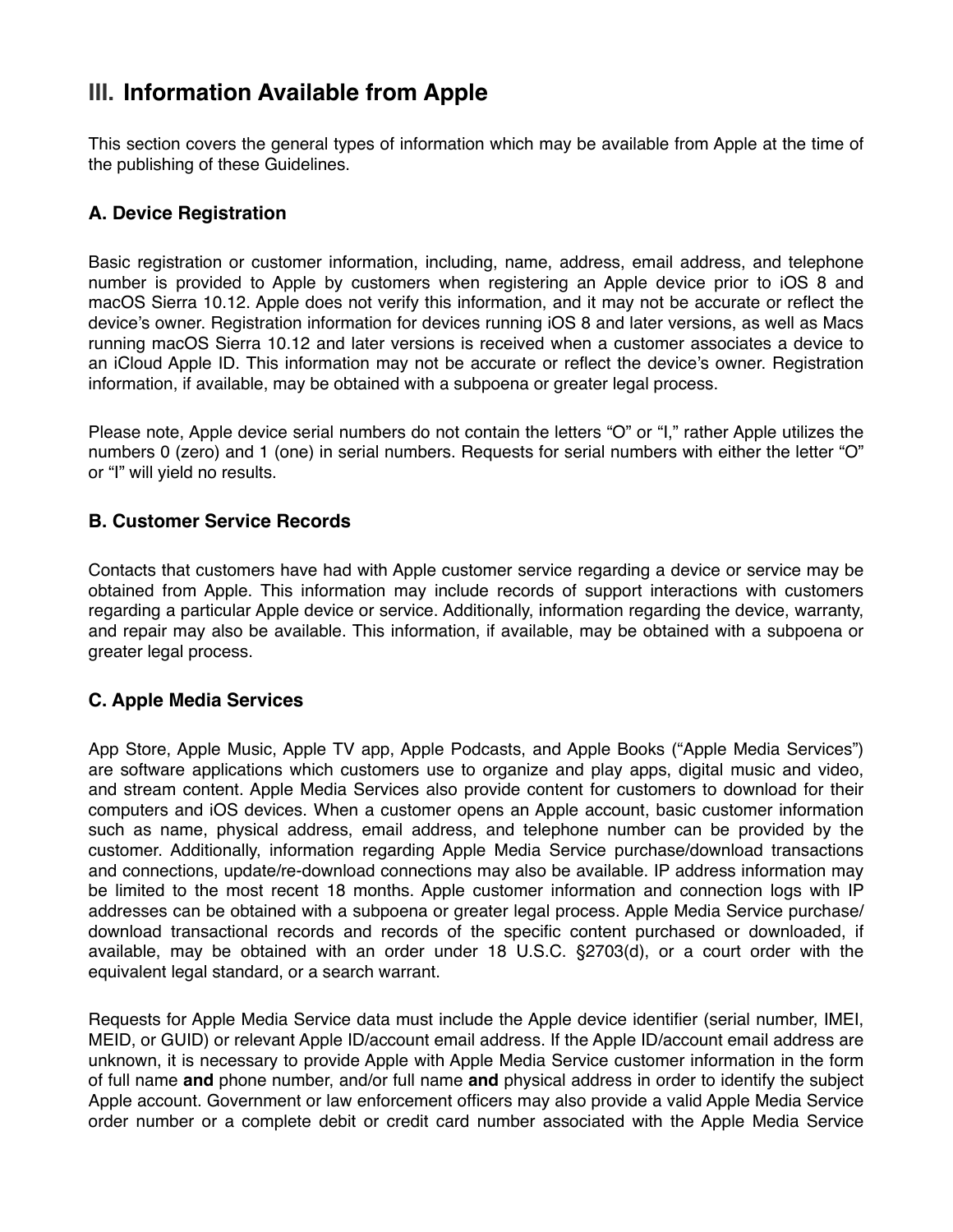purchase(s). A customer name in combination with these parameters may also be provided, but customer name alone is insufficient to obtain information.

**Please note**: For data security purposes, when the legal process contains full credit, debit, DPAN or Apple gift card numbers, the complete legal process, including attachments, should be transmitted in a password-protected uneditable PDF and the password transmitted in a separate email. Additionally, when legal process contains 5 or more search parameters, please include the search parameters in a password-protected editable document such as Numbers, Excel, Pages or Word.

### **D. Apple Store Transactions**

Point of Sale transactions are cash, credit/debit card, or gift card transactions that occur at an Apple Store. Requests for Point of Sale records must include the complete credit/debit card number used and may also include additional information such as date and time of transaction, amount, and items purchased. Information regarding the type of card associated with a particular purchase, name of the purchaser, email address, date/time of the transaction, amount of the transaction, and store location, if available, may be obtained with a subpoena or greater legal process.

Requests for duplicate copies of receipts must include the retail transaction number associated with the purchase(s) and, if available, they may be obtained with a subpoena or greater legal process.

**Please note**: For data security purposes, when the legal process contains full credit, debit, DPAN or Apple gift card numbers, the complete legal process, including attachments, should be transmitted in a password-protected uneditable PDF and the password transmitted in a separate email. Additionally, when legal process contains 5 or more search parameters, please include the search parameters in a password-protected editable document such as Numbers, Excel, Pages or Word.

#### **E. Apple Online Store Purchases**

Apple maintains information regarding Apple Online Store purchases, which may include name of the purchaser, shipping address, telephone number, email address, product(s) purchased, purchase amount, and IP address of the purchase. Requests for information pertaining to Apple Online Store orders must include a complete credit/debit card number or an order number, or serial number of the item purchased. A customer name in combination with these parameters may also be provided, however customer name alone is insufficient to obtain information. Alternatively, requests for information pertaining to Apple Online Store orders may include the relevant Apple ID/account email address. If the Apple ID/account email address are unknown, Apple requires customer information in the form of full name **and** phone number, and/or full name **and** physical address to identify the subject Apple account. Apple Online Store purchase information, if available, may be obtained with a subpoena or greater legal process.

**Please note**: For data security purposes, when the legal process contains full credit, debit, DPAN or Apple gift card numbers, the complete legal process, including attachments, should be transmitted in a password-protected uneditable PDF and the password transmitted in a separate email. Additionally, when legal process contains 5 or more search parameters, please include the search parameters in a password-protected editable document such as Numbers, Excel, Pages or Word.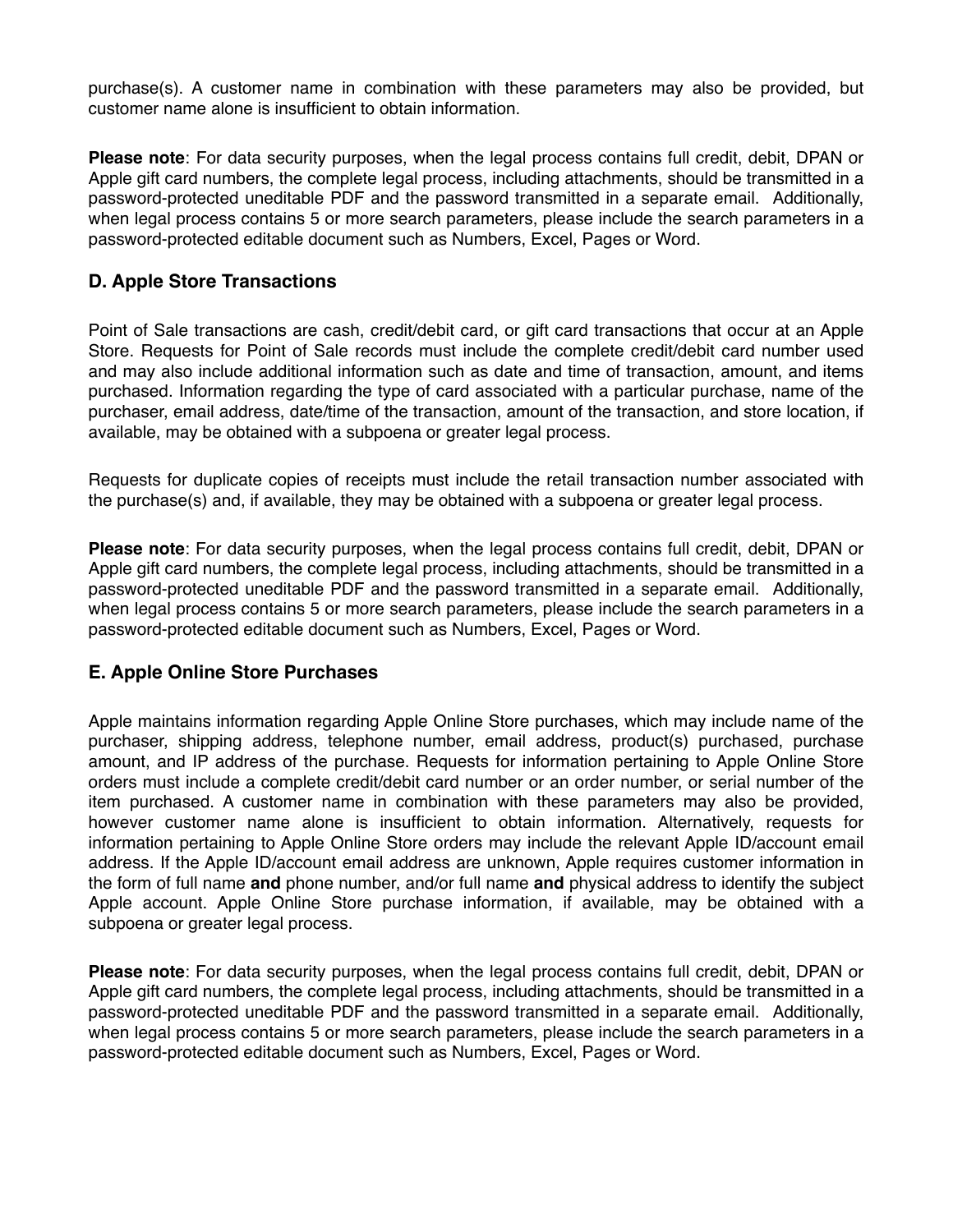## **F. Gift Cards**

Apple Store Gift Cards, App Store & iTunes Gift Cards, and Apple Gift Cards have a serial number. These serial numbers have multiple formats depending on variables such as design and/or date of issue. Apple may provide available information regarding Apple Store Gift Cards, App Store & iTunes Gift Cards, and Apple Gift Cards in response to a subpoena or greater legal process.

#### **i. Apple Store Gift Cards**

Apple Store Gift Cards may be used for purchases in either the Apple Online Store or an Apple Store. Available records may include gift card purchaser information (if purchased from Apple as opposed to a third-party merchant), associated purchase transactions, and items purchased. In some instances, Apple may be able to cancel or suspend an Apple Store Gift Card, depending on the status of the specific card. Apple Store Gift Card information, if available, may be obtained with a subpoena or greater legal process.

**Please note**: For data security purposes, when the legal process contains full credit, debit, DPAN or Apple gift card numbers, the complete legal process, including attachments, should be transmitted in a password-protected uneditable PDF and the password transmitted in a separate email. Additionally, when legal process contains 5 or more search parameters, please include the search parameters in a password-protected editable document such as Numbers, Excel, Pages or Word.

#### **ii. App Store & iTunes Gift Cards**

App Store & iTunes Gift Cards can be used in Apple Music, App Store, Apple Books and Mac App Store. With the serial number, Apple can determine whether the App Store & iTunes Gift Card has been activated (purchased at a retail point-of-sale) or redeemed (added to the store credit balance of an Apple account).

When an App Store & iTunes Gift Card is activated, available records may include the name of the store, location, date, and time. When an App Store & iTunes Gift Card is redeemed, available records may include customer information for the related Apple account, date and time of activation and/or redemption, and redemption IP address. In some instances, Apple may be able to disable an App Store & iTunes Gift Card, depending on the status of the specific card. App Store & iTunes Gift Card information, if available, may be obtained with a subpoena or greater legal process.

**Please note**: For data security purposes, when the legal process contains full credit, debit, DPAN or Apple gift card numbers, the complete legal process, including attachments, should be transmitted in a password-protected uneditable PDF and the password transmitted in a separate email. Additionally, when legal process contains 5 or more search parameters, please include the search parameters in a password-protected editable document such as Numbers, Excel, Pages or Word.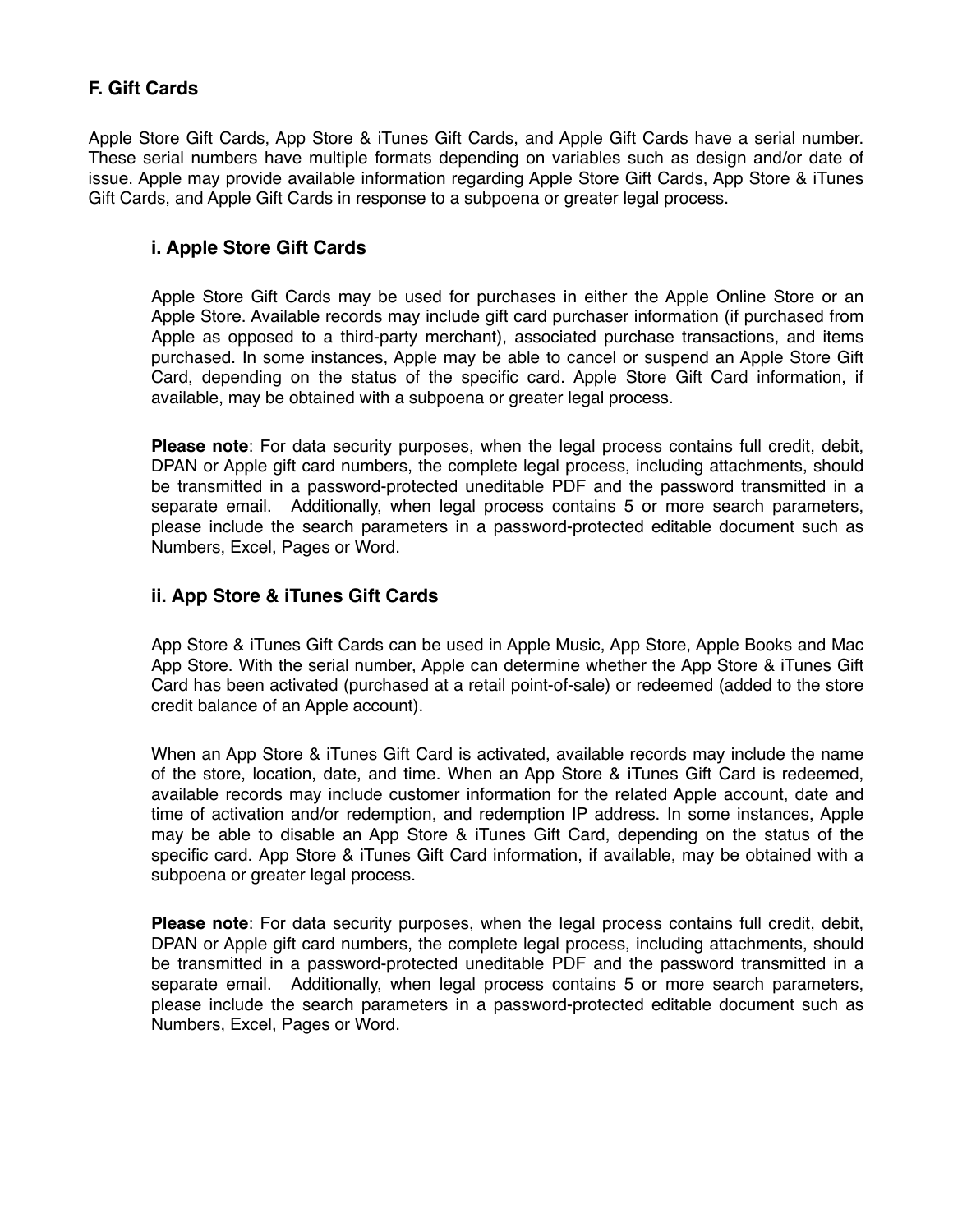### **iii. Apple Gift Cards**

Apple Gift Cards can be used in the U.S. for purchasing everything Apple — products, accessories, apps, games, music, movies, TV shows, subscriptions, iCloud, and more — all in one card. The Apple ID balance is now the Apple Account Balance and can be used for any Apple product or service. Apple Gift Card can also be brought to a retail location to redeem in person. Apple Gift Card information, if available, may be obtained with a subpoena or greater legal process.

**Please note**: For data security purposes, when the legal process contains full credit, debit, DPAN or Apple gift card numbers, the complete legal process, including attachments, should be transmitted in a password-protected uneditable PDF and the password transmitted in a separate email. Additionally, when legal process contains 5 or more search parameters, please include the search parameters in a password-protected editable document such as Numbers, Excel, Pages or Word.

#### **G. Apple Pay**

Apple Pay transactions made at retail locations (e.g., for NFC/contactless communications) and in apps or online points-of-sale are authenticated securely on the customer's device and sent in encrypted form to the merchant or the merchant's payment processor. While transaction security is verified by an Apple server, Apple does not process payments or store such transactions nor the full credit/debit card numbers associated with purchases made using Apple Pay. This information may be available through the relevant issuing bank, the payment network, or the merchant.

To request transactional data for Apple Pay purchases made at Apple Store locations or with the Apple Online Store, Apple requires the Device Primary Account Number (DPAN) used for the transaction. The DPAN is 16 digits and can be obtained from the issuing bank. Note: the DPAN is unique from the associated credit/debit card number. With the relevant DPAN information, Apple may be able to conduct a reasonable search to locate responsive information through its point-of-sale system. These records, if available, may be obtained with a subpoena or greater legal process.

Apple may be able to provide Apple Pay information regarding the type(s) of credit/debit card(s) a customer has added to Apple Pay along with customer information. This information, if available, may be obtained with a subpoena or greater legal process. To request such information, Apple would require a device identifier (Apple serial number, SEID, IMEI or MEID); or an Apple ID/account email address.

**Please note**: For data security purposes, when the legal process contains full credit, debit, DPAN or Apple gift card numbers, the complete legal process, including attachments, should be transmitted in a password-protected uneditable PDF and the password transmitted in a separate email. Additionally, when legal process contains 5 or more search parameters, please include the search parameters in a password-protected editable document such as Numbers, Excel, Pages or Word.

#### **H. Apple Card**

Apple Card is a credit card created by Apple. Goldman Sachs Bank USA, Salt Lake City Branch, is the issuing bank for Apple Card. Goldman Sachs manages Apple Card and associated financial transactions, and maintains associated records. Apple does not keep any records related to Apple Card financial transactions. Accordingly, as the issuing bank and regulated financial institution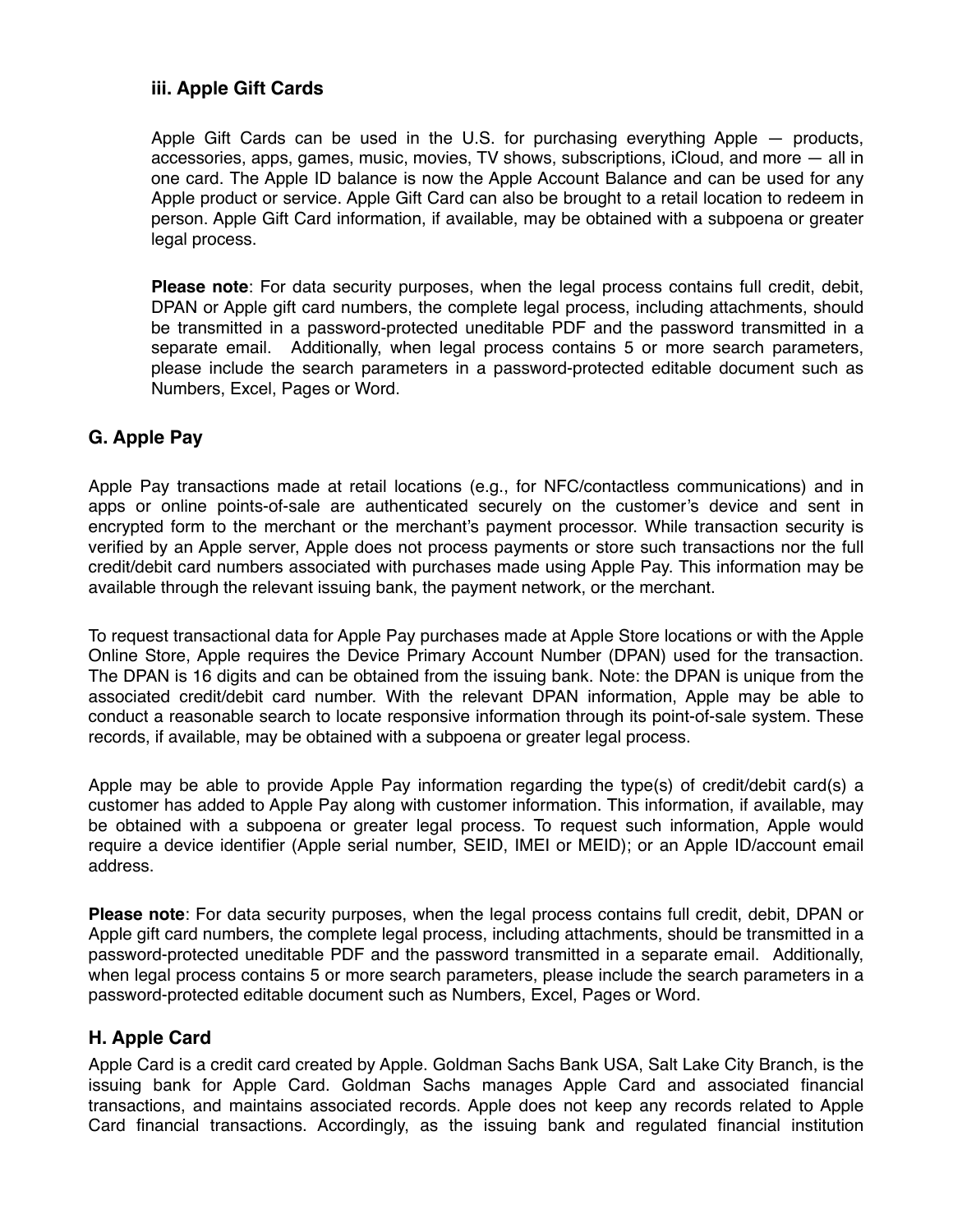responsible for managing Apple Card and related financial transactions, requests for information related to Apple Card transactions should be directed to Goldman Sachs. The Goldman Sachs support line for questions is: 877-255-5923.

# **I. Apple Cash**

Apple Cash, which includes person to person payments with Messages and the Apple Cash Card, is a service provided by Green Dot Bank, Member FDIC. Green Dot Bank, a Utah state chartered bank, offers and operates Apple Cash, is responsible for customers and their transactions resulting from the use of this feature, and maintains all associated information. Accordingly, as the regulated financial institution responsible for offering these services, requests for Apple Cash information should be directed to Green Dot Bank.

Service of legal process should be sent to Fax: 866.963.6235 or Mail: Green Dot Bank, P.O. Box 5100, Pasadena, CA 91117. Inquiries may be emailed to: [ApplePayCashLawEnforcementSupport@greendotcorp.com.](mailto:ApplePayCashLawEnforcementSupport@greendotcorp.com)

## **J. iCloud**

iCloud is Apple's cloud service that allows customers to access their music, photos, documents, and more from all their devices. iCloud also enables customers to back up their iOS devices to iCloud. With the iCloud service, customers can set up an iCloud.com email account. iCloud email domains can be @icloud.com, @me.com and @mac.com. All iCloud content data stored by Apple is encrypted at the location of the server. When third-party vendors are used to store data, Apple never gives them the encryption keys. Apple retains the encryption keys in its U.S. data centers.

iCloud is a customer based service. Requests for iCloud data must include the relevant Apple ID/ account email address. If the Apple ID/account email address are unknown, Apple requires customer information in the form of full name **and** phone number, and/or full name **and** physical address to identify the subject Apple account. Where only a phone number or Apple ID/account email address are provided, available information for verified accounts associated with these criteria may be produced.

The following information may be available from iCloud:

#### **i. Customer Information**

When a customer sets up an iCloud account, basic customer information such as name, physical address, email address, and telephone number may be provided to Apple. Additionally, information regarding iCloud feature connections may also be available. iCloud customer information and connection logs with IP addresses, if available, may be obtained with a subpoena or greater legal process. Connection logs are retained up to 25 days.

#### **ii. Mail Logs**

Mail logs include records of incoming and outgoing communications such as time, date, sender email addresses, and recipient email addresses. Mail logs, if available, may be obtained with a court order under 18 U.S.C. §2703(d), or a court order with an equivalent legal standard, or a search warrant. iCloud mail logs are retained up to 25 days.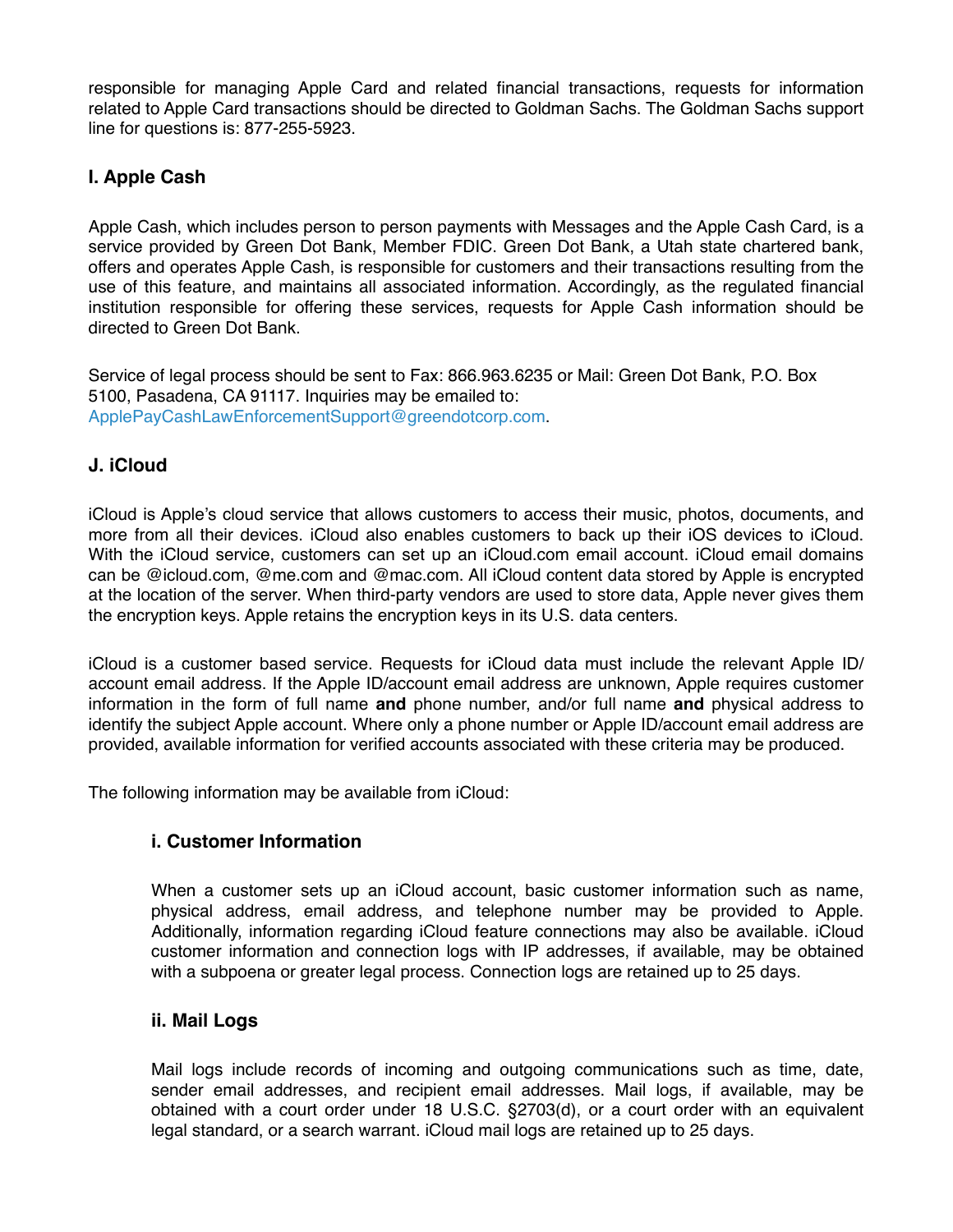### **iii. Email Content and Other iCloud Content, My Photo Stream, iCloud Photo Library, iCloud Drive, Contacts, Calendars, Bookmarks, Safari Browsing History, Maps Search History, Messages, iOS Device Backups**

iCloud stores content for the services that the customer has elected to maintain in the account while the customer's account remains active. Apple does not retain deleted content once it is cleared from Apple's servers. iCloud content may include email, stored photos, documents, contacts, calendars, bookmarks, Safari Browsing History, Maps Search History, Messages and iOS device backups. iOS device backups may include photos and videos in the Camera Roll, device settings, app data, iMessage, Business Chat, SMS, and MMS messages and voicemail. All iCloud content data stored by Apple is encrypted at the location of the server. When third-party vendors are used to store data, Apple never gives them the encryption keys. Apple retains the encryption keys in its U.S. data centers. iCloud content, as it exists in the customer's account, may be provided in response to a search warrant issued upon a showing of probable cause, or customer consent.

## **K. Find My**

Find My is a user-enabled feature by which an iCloud customer is able to locate his/her lost or misplaced iPhone, iPad, iPod touch, Apple Watch, AirPods, Mac, AirTag and/or take certain actions, including putting the device in lost mode, or locking or wiping the device. More information about this service can be found at [https://www.apple.com/icloud/find-my/.](https://www.apple.com/icloud/find-my/)

For the Find My feature to work for a customer who has lost their device, it must have already been enabled on that specific device before it was lost. The Find My feature on a device cannot be activated remotely, or after the device has been lost, or upon a request from a government or law enforcement agency. Device location services information is stored on each individual device and Apple cannot retrieve this information from any specific device. Location services information for a device located through the Find My feature is customer facing and Apple does not have content of maps or alerts transmitted through the service. The following support link provides information and steps that can be taken by a customer if an iOS device is lost or stolen: [http://support.apple.com/en-us/HT201472.](http://support.apple.com/en-us/HT201472)

Find My connection logs are available for a period up to 25 days; and, if available, may be obtained with a subpoena or greater legal process. Find My transactional activity for requests to remotely lock or erase a device, if available, may be obtained with an order under 18 U.S.C. §2703(d), or a court order with the equivalent legal standard, or a search warrant.

#### **L. AirTag and Find My Network Accessory Program**

The Find My app on iPhone, iPad, iPod touch, and Mac makes it easy for customers to locate personal items by attaching an AirTag or by using a product that is part of the Find My network accessory program.

With AirTag and iOS 14.5 and macOS 11.3 or later, customers may be assisted in finding missing personal items (keys, backpacks, luggage, etc.) using the Find My app. AirTag must be within Bluetooth range of the paired iPhone, iPad, or iPod touch in order to play a sound, or to use Precision Finding with compatible iPhone models. When not near its owner, the approximate location of AirTag may be provided if the AirTag is within range of a device in the Find My network, which is made up of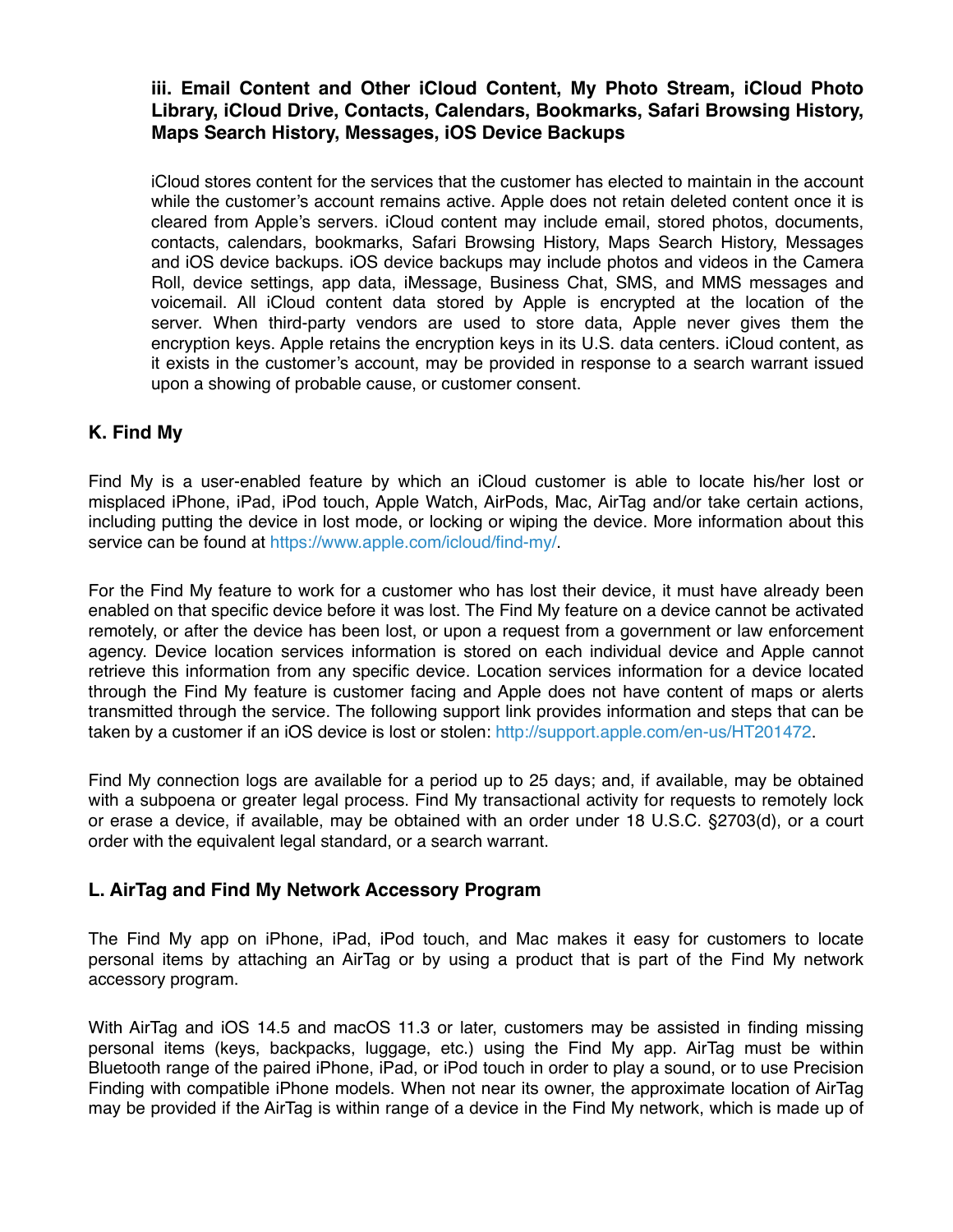hundreds of millions of Apple devices around the world. More information can be found at: [https://](https://support.apple.com/en-us/HT212227) [support.apple.com/en-us/HT212227](https://support.apple.com/en-us/HT212227) and <https://support.apple.com/en-us/HT210967>.

The Find My network accessory program opens up the Find My network to third-party device manufacturer products (bikes, headphones, etc.) to utilize the service so customers can locate their supported third-party products with the Find My app with iOS 14.3 and macOS 11.1 or later.

To add AirTag or supported third-party products to the Items tab in the Find My app, customers must have an Apple ID, be signed into their iCloud account with Find My enabled, and register their AirTag or supported third-party products to their Apple ID. The interaction is end-to-end encrypted, and Apple cannot view the location of any AirTag or supported third-party products. More information can be found at <https://support.apple.com/en-us/HT211331>.

With a serial number, Apple may be able to provide the paired account details in response to a subpoena or greater legal process. AirTag pairing history is available for a period up to 25 days. The following support link provides information on finding an AirTag serial number: [https://](https://support.apple.com/en-us/HT211658) [support.apple.com/en-us/HT211658.](https://support.apple.com/en-us/HT211658)

Please note, Apple device serial numbers do not contain the letters "O" or "I," rather Apple utilizes the numbers 0 (zero) and 1 (one) in serial numbers. Requests for serial numbers with either the letter "O" or "I" will yield no results. In instances where a legal request contains 5 or more serial numbers, Apple requests these serial numbers to also be submitted in editable electronic format (example Numbers, Excel, Pages or Word document).

#### **M. Extracting Data from Passcode Locked iOS Devices**

For all devices running iOS 8.0 and later versions, Apple is unable to perform an iOS device data extraction as the data typically sought by law enforcement is encrypted, and Apple does not possess the encryption key. All iPhone 6 and later device models are manufactured running iOS 8.0 or a later version of iOS.

For devices running iOS 4 through iOS 7, Apple may, depending on the status of the device, perform iOS data extractions, pursuant to California's Electronic Communications Privacy Act (CalECPA, California Penal Code sections 1546-1546.4). In order for Apple to perform an iOS data extraction for a device that meets these criteria, law enforcement should obtain a search warrant issued upon a showing of probable cause under CalECPA. Apart from CalECPA, Apple has not identified any established legal authority which requires Apple to extract data as a third-party in a law enforcement investigation.

#### **N. IP Address Request**

Requesting Apple customer data based on an IP address is often overly broad and imprecise. Before submitting legal process with an IP address as an identifier, Apple requests that law enforcement determine that the subject IP address is not a public or router IP address and not using Carrier-grade Network Address Translation (CGNAT) and confirm to Apple during service of the legal process that it is a non-public IP address. Moreover, such requests must include a date restriction of no more than three days. In response to such a request, Apple may be able to produce connection logs (see below, section III.S) from which law enforcement can attempt to identify a particular Apple account/Apple ID to use as an identifier in a follow up legal process request. Apple customer data based on an IP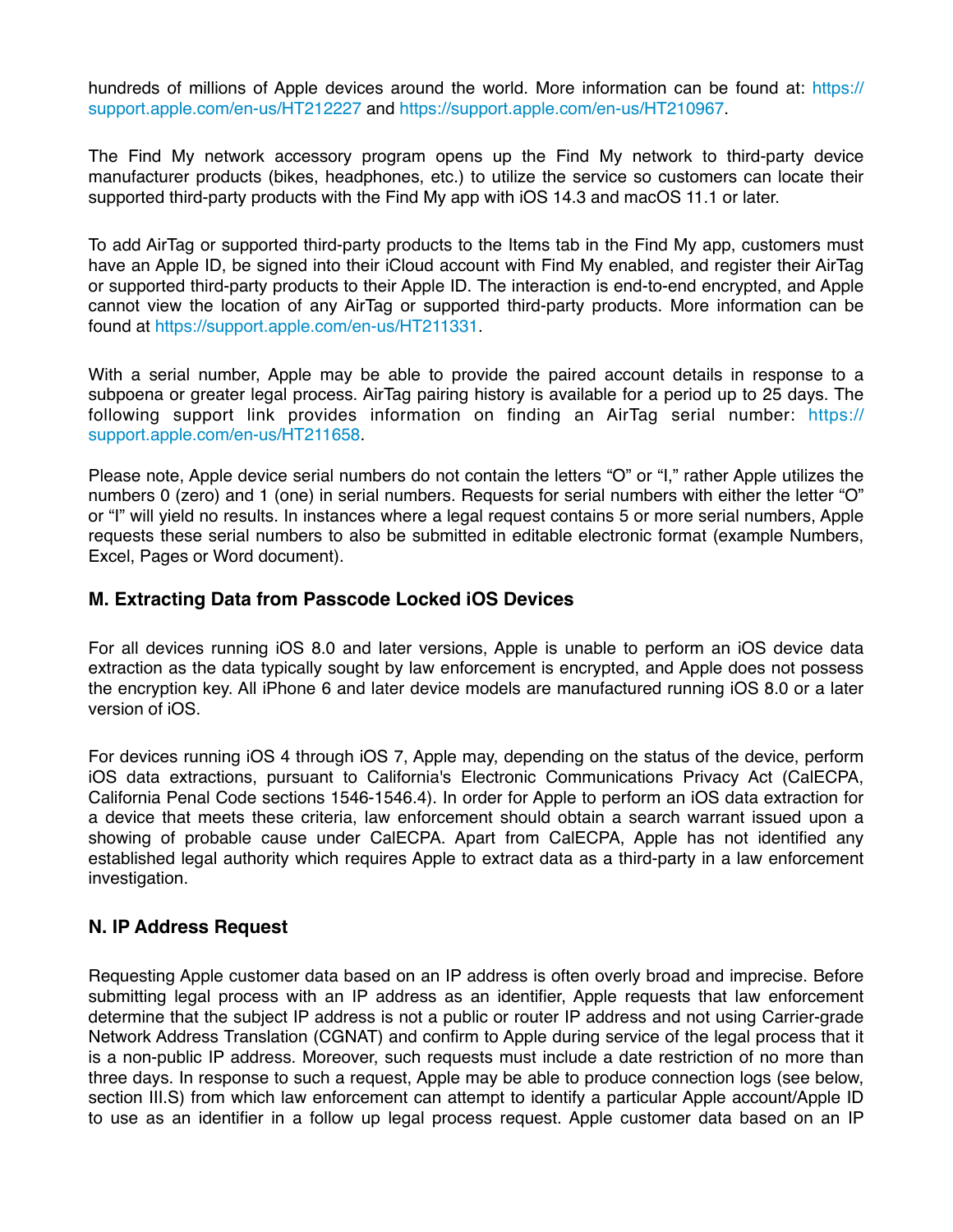address may be obtained with an order under 18 U.S.C. 2703(d) or court order meeting the equivalent legal standard or search warrant.

### **O. Other Available Device Information**

**MAC Address:** A Media Access Control address (MAC address), is a unique identifier assigned to network interfaces for communications on the physical network segment. Any Apple product with network interfaces will have one or more MAC addresses, such as Bluetooth, Ethernet, Wi-Fi, or FireWire. By providing Apple with a serial number (or in the case of an iOS device, IMEI, MEID, or UDID), responsive MAC address information, if available, may be obtained with a subpoena or greater legal process.

#### **P. Requests for Apple Store CCTV Data**

CCTV data may vary by store location. CCTV data is typically maintained at an Apple store for a maximum of 30 days. After this timeframe has passed, data may not be available. Requests which are solely for CCTV data can be sent to [lawenforcement@apple.com.](mailto:lawenforcement@apple.com) Government or law enforcement should provide specific date, time, and related transaction information regarding the data requested.

#### **Q. Game Center**

Game Center is Apple's social gaming network. Information regarding Game Center connections for a customer or a device may be available. Connection logs, if available, may be obtained with a subpoena or greater legal process. Game Center records of the specific games accessed, if available, may be obtained with an order under 18 U.S.C. §2703(d), or a court order with the equivalent legal standard, or a search warrant.

#### **R. iOS Device Activation**

When a customer activates an iOS device with a cellular service provider or upgrades the software, certain information is provided to Apple from the service provider or from the device, depending on the event. IP addresses of the event, ICCID numbers, and other device identifiers may be available. This information, if available, may be obtained with a subpoena or greater legal process.

**Dual SIM**: For devices featuring Dual SIM, carrier information for the nano SIM and/or eSIM, if available, may be obtained with a subpoena or greater legal process. An eSIM is a digital SIM that allows customers to activate a cellular plan from a carrier without having to use a physical nano-SIM. More information can be found at<http://support.apple.com/en-us/HT209044>.

# **S. Connection Logs**

Connection activity for a customer or a device to Apple services such as Apple Music, Apple TV app, Apple Podcasts, Apple Books, iCloud, My Apple ID, and Apple Discussions, when available, may be obtained from Apple. These connection logs with IP addresses, if available, may be obtained with a subpoena or greater legal process. Transactional records, if available, may be obtained with an order under 18 U.S.C. §2703(d), or court order with the equivalent legal standard, or search warrant.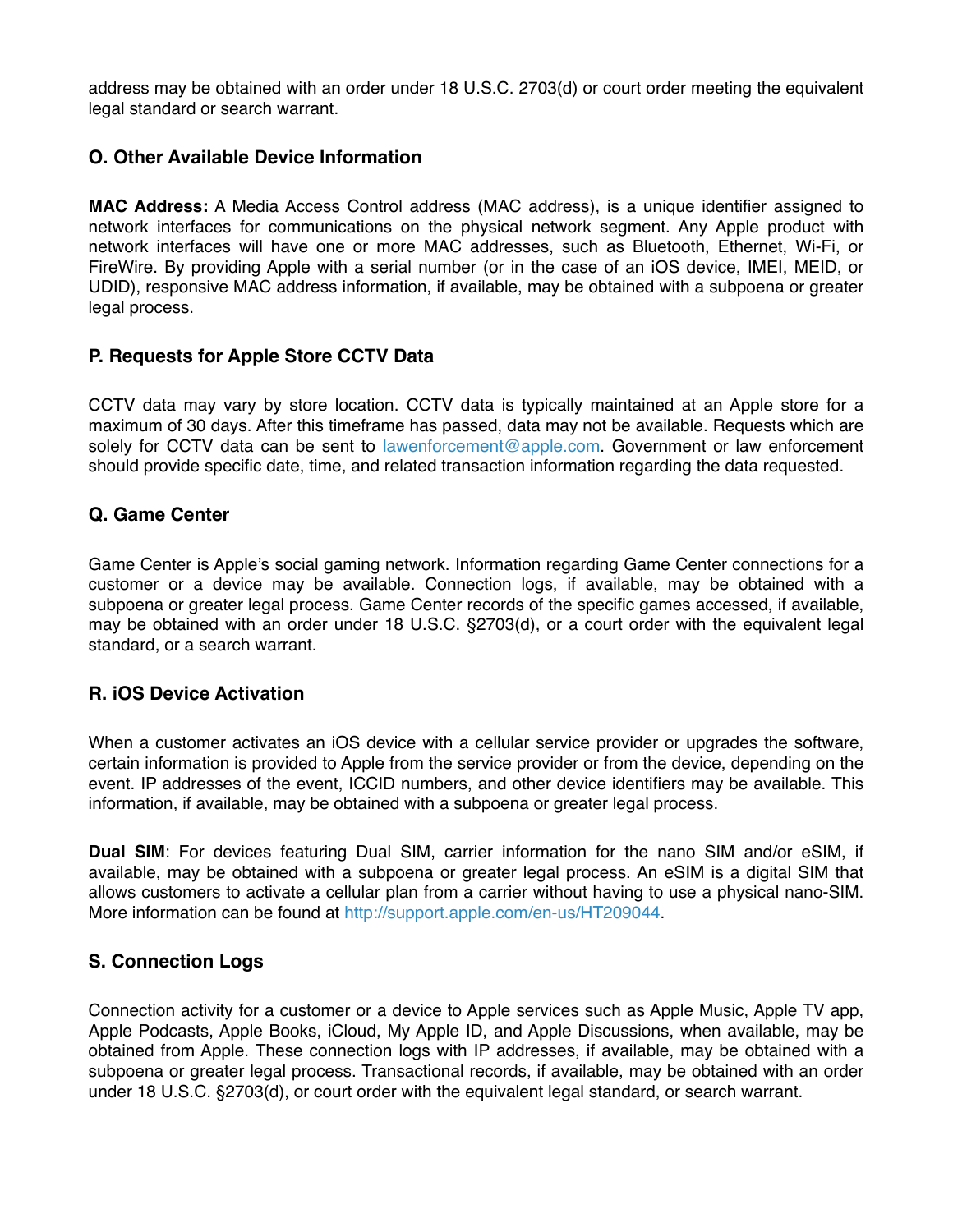# **T. My Apple ID and iForgot Logs**

My Apple ID and iForgot logs for a customer may be obtained from Apple. My Apple ID and iForgot logs may include information regarding password reset actions. Connection logs with IP addresses, if available, may be obtained with a subpoena or greater legal process. Transactional records, if available, may be obtained with an order under 18 U.S.C. §2703(d), or court order with the equivalent legal standard, or search warrant.

#### **U. FaceTime**

FaceTime communications are end-to-end encrypted and Apple has no way to decrypt FaceTime data when it is in transit between devices. Apple cannot intercept FaceTime communications. Apple has FaceTime call invitation logs when a FaceTime call invitation is initiated. These logs do not indicate that any communication between customers actually took place. FaceTime call invitation logs are retained up to 25 days. FaceTime call invitation logs, if available, may be obtained with an order under 18 U.S.C. §2703(d), or court order with the equivalent legal standard, or search warrant.

#### **V. iMessage**

iMessage communications are end-to-end encrypted and Apple has no way to decrypt iMessage data when it is in transit between devices. Apple cannot intercept iMessage communications and Apple does not have iMessage communication logs. Apple does have iMessage capability query logs. These logs indicate that a query has been initiated by a device application (which can be Messages, Contacts, Phone, or other device application) and routed to Apple's servers for a lookup handle (which can be a phone number, email address, or Apple ID) to determine whether that lookup handle is "iMessage capable." iMessage capability query logs do not indicate that any communication between customers actually took place. Apple cannot determine whether any actual iMessage communication took place on the basis of the iMessage capability query logs. Apple also cannot identify the actual application that initiated the query. iMessage capability query logs do not confirm that an iMessage event was actually attempted. iMessage capability query logs are retained up to 25 days. iMessage capability query logs, if available, may be obtained with an order under 18 U.S.C. §2703(d), or court order with the equivalent legal standard, or search warrant.

#### **W. Apple TV app**

The Apple TV app allows customers to browse, purchase, subscribe to, and play TV shows and movies from Apple TV+, Apple TV Channels, and third party apps and services. Purchase and download history, may be available.

Requests for Apple TV app customer data must include the Apple device identifier (serial number, IMEI, MEID, or GUID) or relevant Apple ID/account email address. If the Apple ID/account email address are unknown, it is necessary to provide Apple with customer information in the form of full name **and** phone number, and/or full name **and** physical address in order to identify the subject customer account. Government or law enforcement officers may also provide a valid Apple order number or a complete credit/debit card number associated with an Apple TV app purchase(s). A customer name in combination with these parameters may also be provided, but customer name alone is insufficient to obtain information.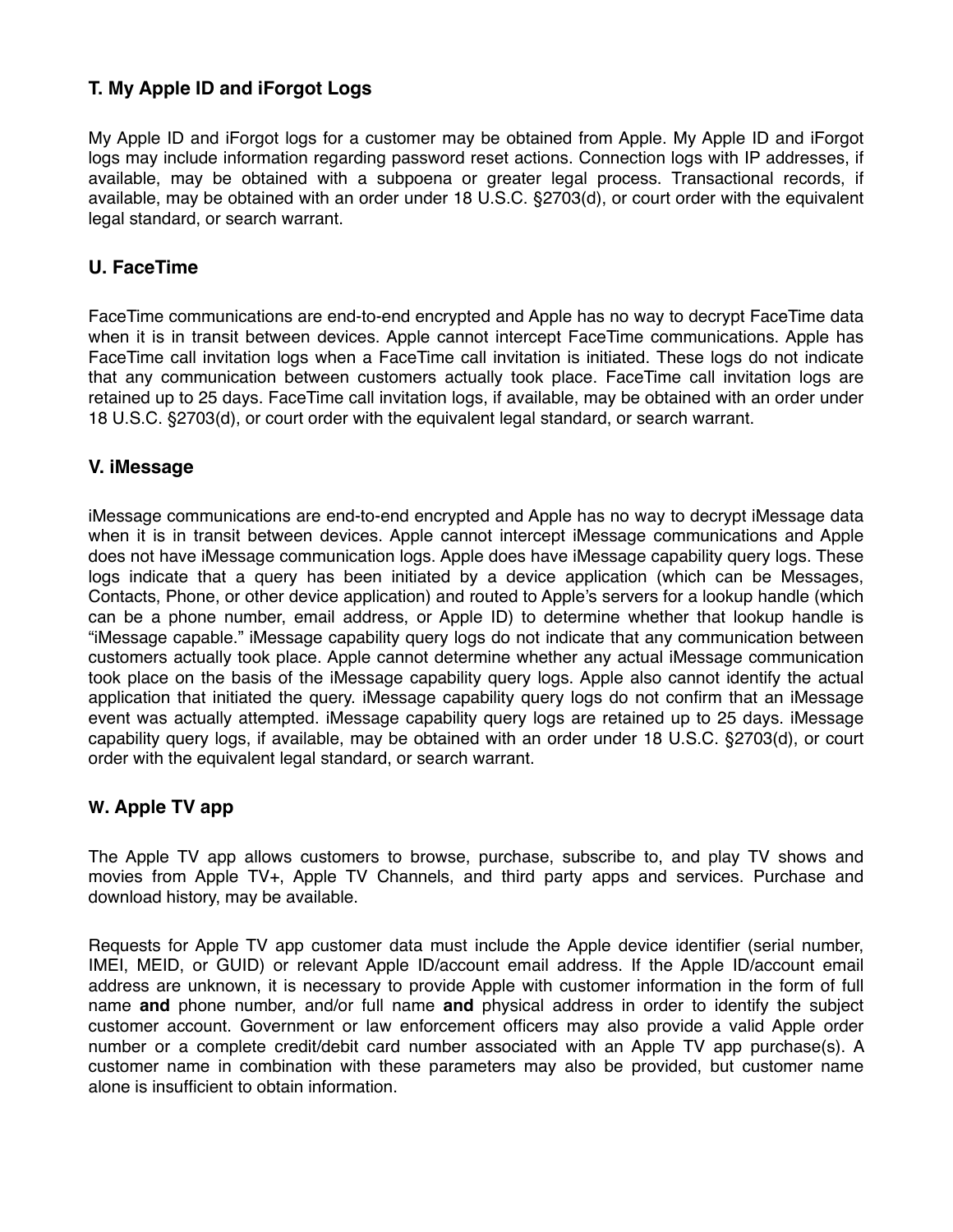**Please note**: For data security purposes, when the legal process contains full credit, debit, DPAN or Apple gift card numbers, the complete legal process, including attachments, should be transmitted in a password-protected uneditable PDF and the password transmitted in a separate email. Additionally, when legal process contains 5 or more search parameters, please include the search parameters in a password-protected editable document such as Numbers, Excel, Pages or Word.

# **X. Sign in with Apple**

Sign in with Apple is a more private way for customers to sign into third-party apps and websites with the customer's existing Apple ID. A Sign in with Apple button on a participating app or website allows a customers to set up an account and sign in with their Apple ID. Instead of using a social media account, or completing forms and selecting another new password, a customer can merely tap the Sign in with Apple button, review their information, and sign in quickly and securely with Face ID, Touch ID, or their device passcode. More information can be found at [https://support.apple.com/en-us/](https://support.apple.com/en-us/HT210318) [HT210318](https://support.apple.com/en-us/HT210318).

Hide My Email is a feature of Sign in with Apple. It uses Apple's private email relay service to create and share a unique, random email address that forwards emails to a customer's personal email address. Basic customer information can be obtained with a subpoena or greater legal process.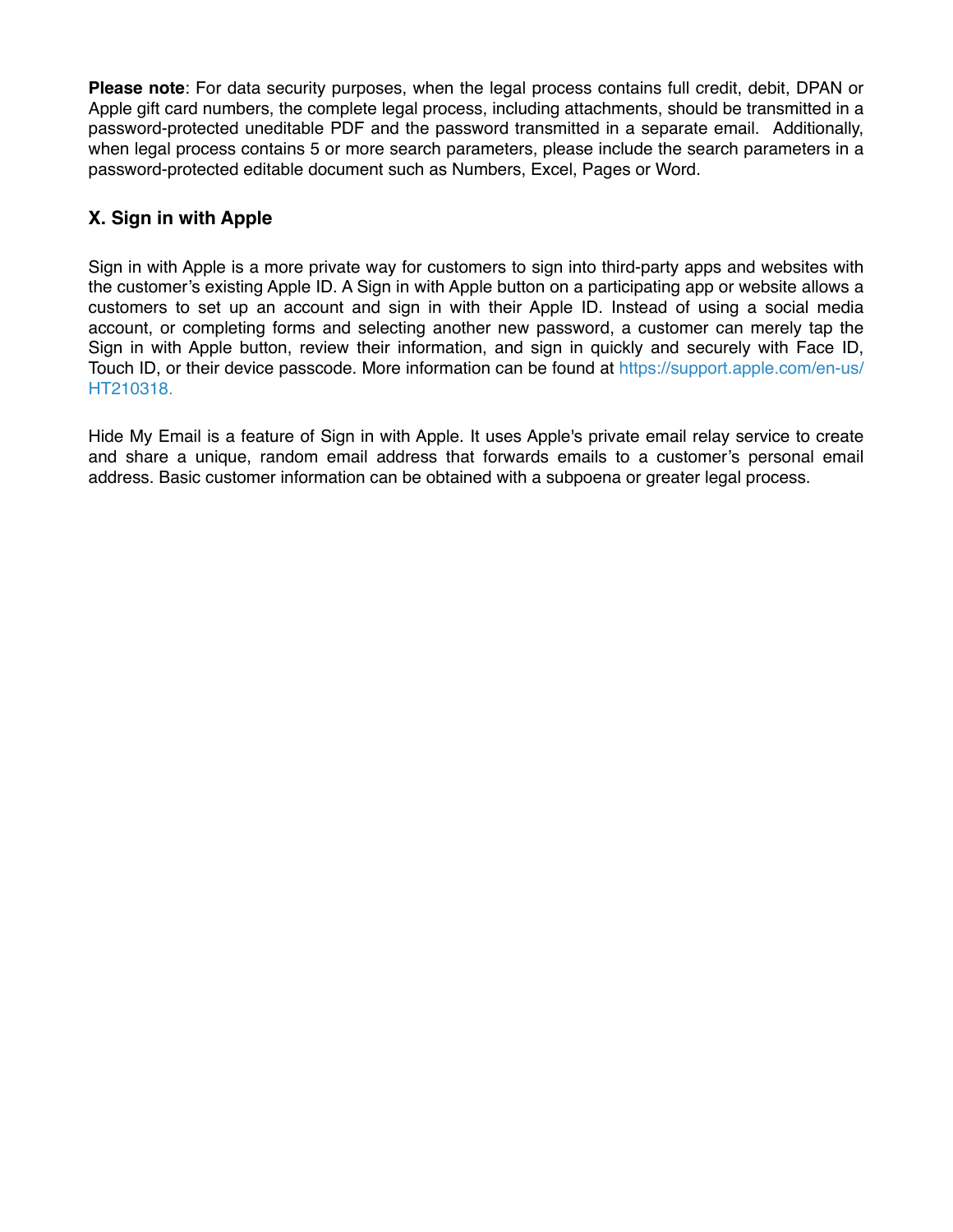# **IV. Frequently Asked Questions**

#### **Q: Can I email Apple with questions regarding my legal process?**

A: Yes, questions or inquiries regarding government legal process can be emailed to [lawenforcement@apple.com](mailto:lawenforcement@apple.com).

#### **Q: I need to personally serve Apple, where should I go?**

A: All personal service can be made at Apple's Cupertino, California headquarters located at the following address:

Apple Inc. 20705 Valley Green Drive Cupertino, CA 95014

#### **Q: Can I serve a deposition subpoena directly on an Apple store?**

A: No, all subpoenas for testimony, including subpoenas for deposition or trial testimony, need to be personally served on Apple as specified above.

#### **Q: Does a device have to be registered with Apple in order to function or be used?**

A: No, a device does not have to be registered with Apple in order for it to function or be used.

#### **Q: Can Apple provide me with the passcode of an iOS device that is currently locked?**

A: No, Apple does not have access to a customer's passcode.

#### **Q: Can you help me return a lost or stolen device to the person who lost it?**

A: In these cases, contact [lawenforcement@apple.com.](mailto:lawenforcement@apple.com) Please include the device serial number (or IMEI, if applicable) in your email and any additional relevant information. Information on finding the serial number is available here: [https://support.apple.com/en-us/HT204308.](https://support.apple.com/en-us/HT204308)

If customer information is available, Apple will contact the customer and provide details to contact law enforcement to recover the device. However, if the customer cannot be determined from available information, you may be instructed to submit a subpoena or other valid legal request.

#### **Q: Does Apple keep a list of lost or stolen devices?**

A: No, Apple does not keep a list of lost or stolen devices.

#### **Q: What should be done with the produced files and records when law enforcement has concluded the investigation/criminal case?**

A: Information and data provided to government or law enforcement containing personally identifiable information (including any copies made) should be destroyed after the related investigation, criminal case, and all appeals have been fully exhausted.

#### **Q: Do you notify customers of legal process?**

A: Yes, Apple's notice policy applies to account requests from law enforcement, government and private parties. Apple will notify customers and account holders unless there is a non-disclosure order or applicable law prohibiting notice, or where Apple, in its sole discretion, reasonably believes that such notice may pose immediate risk of serious injury or death to a member of the public, the case